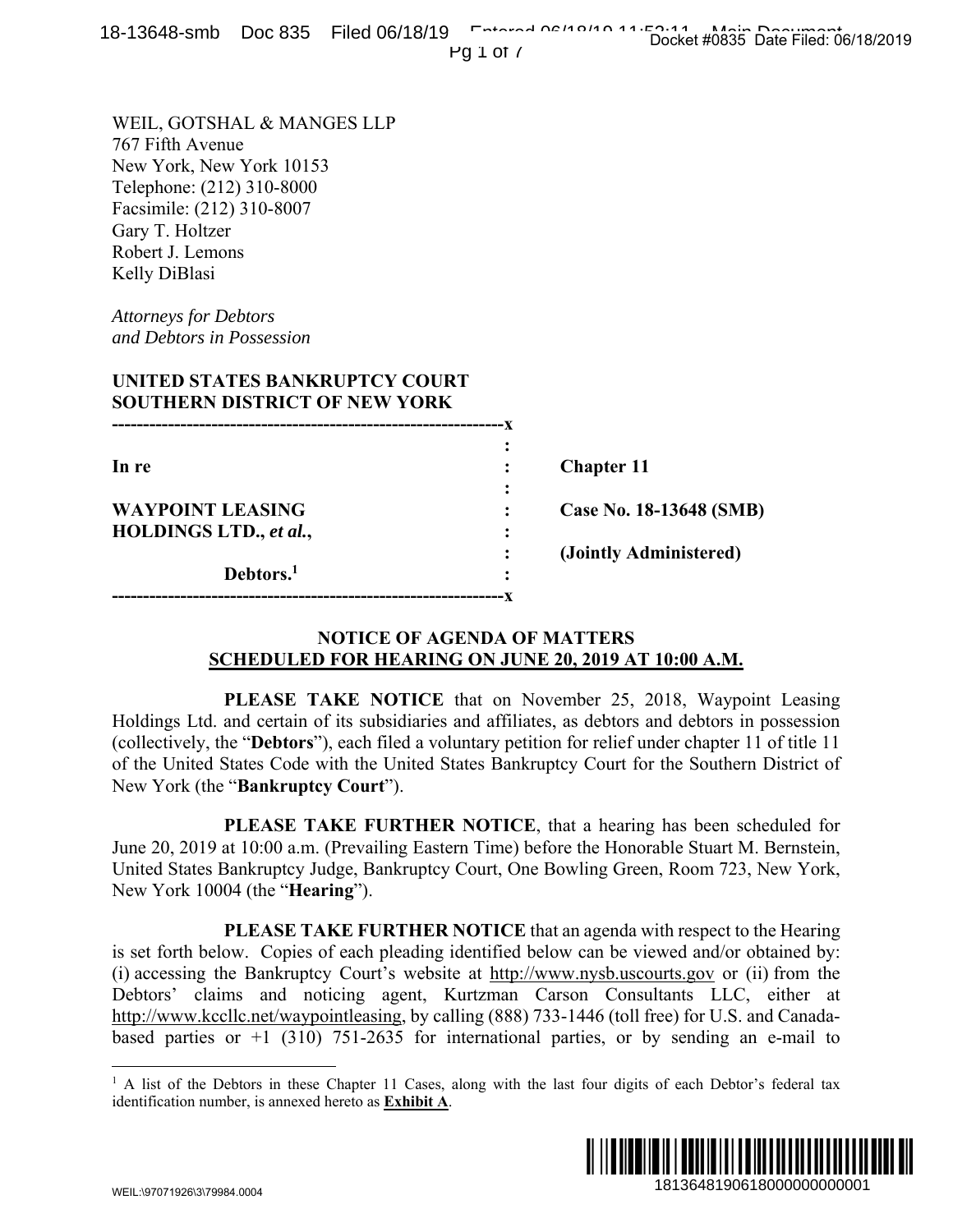#### 18-13648-smb Doc 835 Filed 06/18/19 Entered 06/18/19 11:52:11 Main Document Pg 2 of 7

WaypointInfo@kccllc.com. Note that a PACER password is needed to access documents on the Bankruptcy Court's website.

## **I. ADVERSARY PROCEEDING:**

1. Motion of LCI Helicopters (Ireland) Limited to Dismiss Adversary Proceeding with Prejudice **[ECF No. 6]** 

Response Deadline: Opposition deadline set for June 7, 2019 and reply deadline set for June 14, 2019.

#### Responses Filed:

- A. Reply Memorandum of Law in Further Support of LCI Helicopters (Ireland) Limited's Motion to Dismiss **[ECF No. 9]**
- B. Macquarie Rotorcraft Leasing Holdings Limited's Objection to LCI Helicopters (Ireland) Limited's Motion to Dismiss **[ECF No. 10]**
- C. Reply Memorandum of Law in Further Support of LCI Helicopters (Ireland) Limited's Motion to Dismiss **[ECF No. 11]**

# Related Documents:

- D. Adversary Complaint **[ECF No. 1]**
- E. First Amended Adversary Complaint **[ECF No. 7]**
- Status: This matter is going forward on a contested basis.
- 2. Macquarie Rotorcraft Leasing Holdings Limited v. LCI Helicopters (Ireland) Limited **[Adversary Proceeding No. 19-01107 (SMB)]**

#### **Pre-Trial Conference**

- A. Adversary Complaint **[ECF No. 1]**
- B. Foreign Summons and Notice of Pre-Trial Conference **[ECF No. 2]**
- C. Second Foreign Summons and Notice of Pre-Trial Conference **[ECF No. 3]**
- D. Order Declining to Stay or Adjourn the Rule 26(f) Conference **[ECF No. 5]**
- E. First Amended Adversary Complaint **[ECF No. 7]**

Status: This matter is going forward as a conference.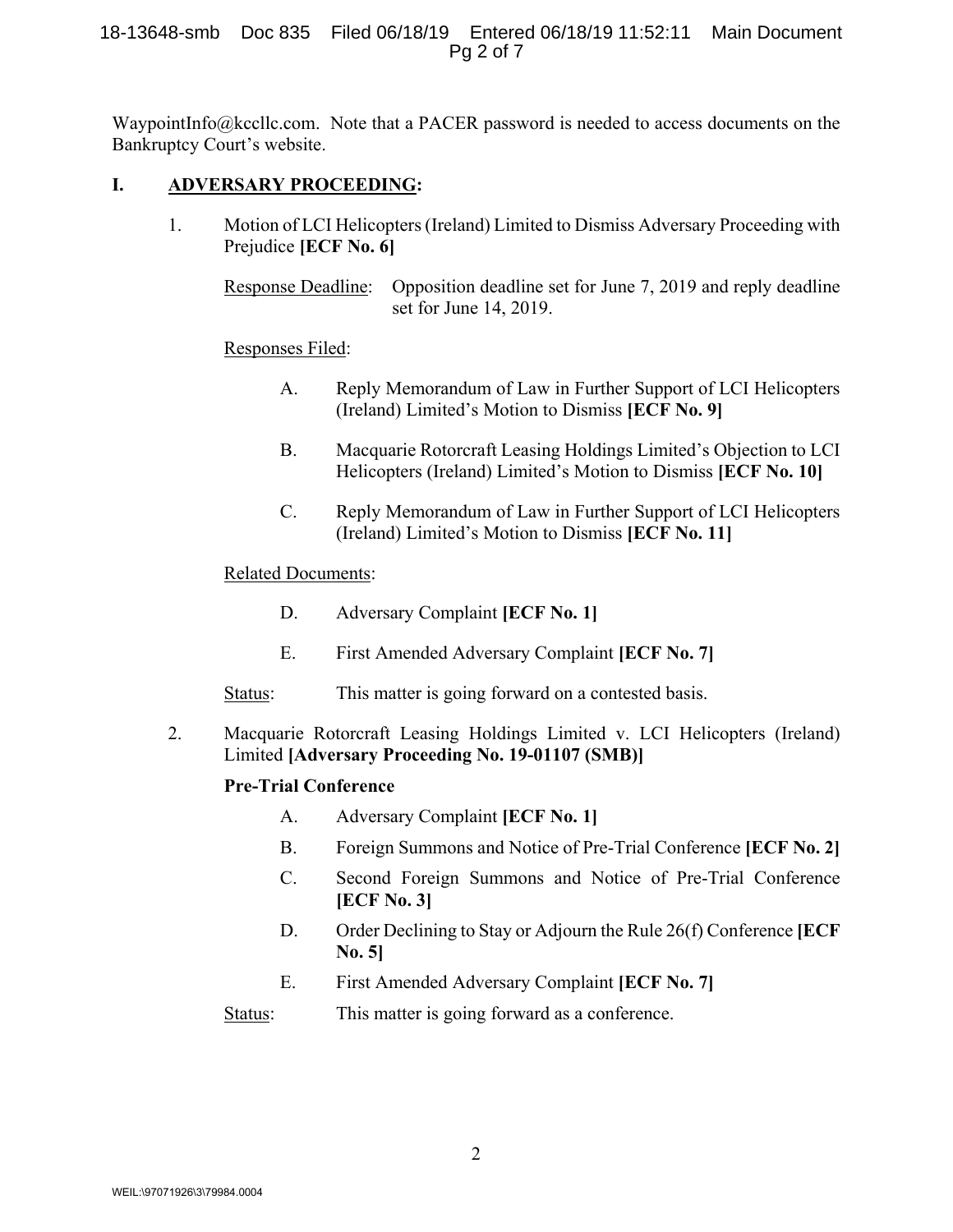Dated: June 18, 2019 New York, New York

> /s/ Kelly DiBlasi WEIL, GOTSHAL & MANGES LLP 767 Fifth Avenue New York, New York 10153 Telephone: (212) 310-8000 Facsimile: (212) 310-8007 Gary T. Holtzer Robert J. Lemons Kelly DiBlasi

*Attorneys for Debtors and Debtors in Possession*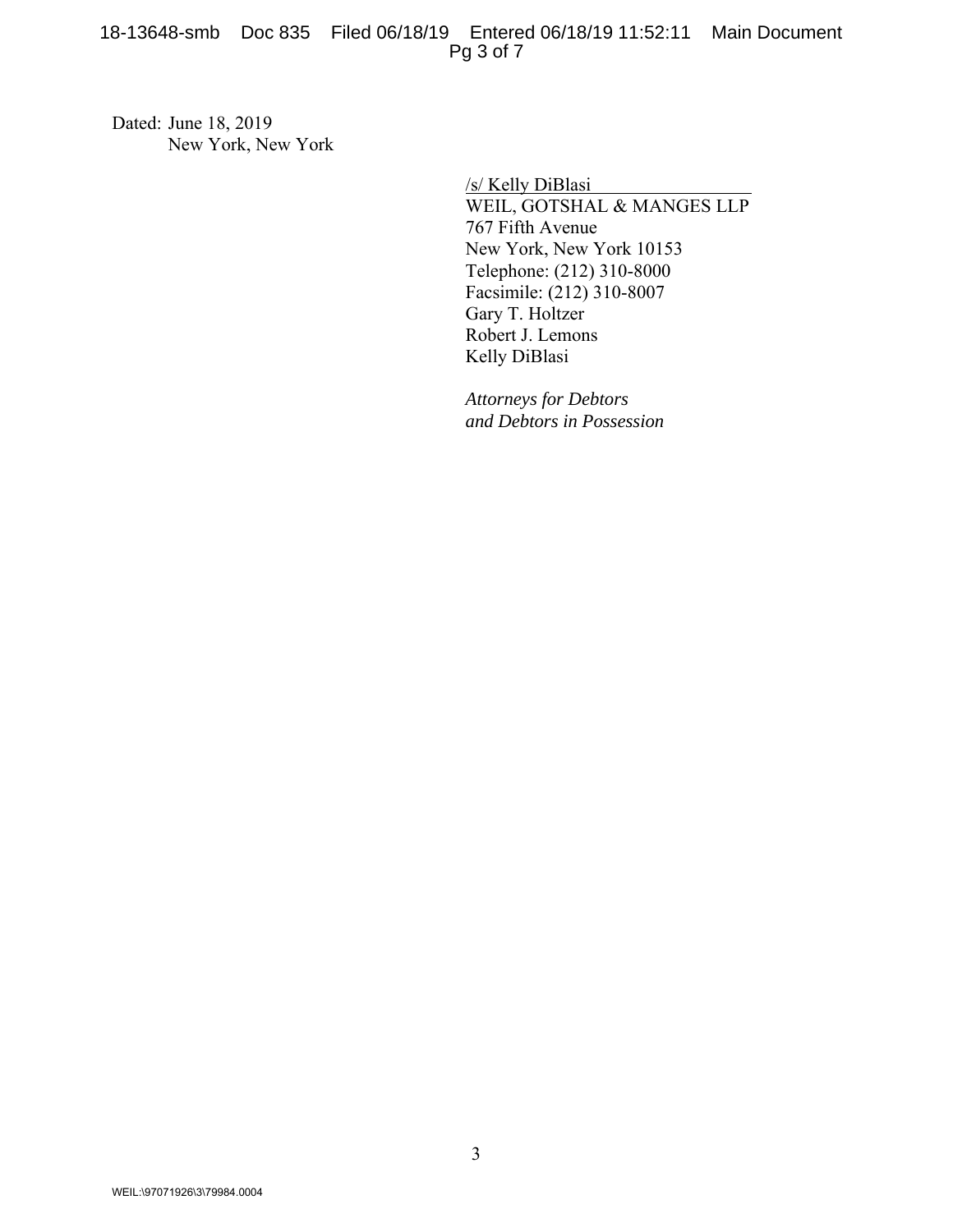# **Exhibit A**

**Debtors**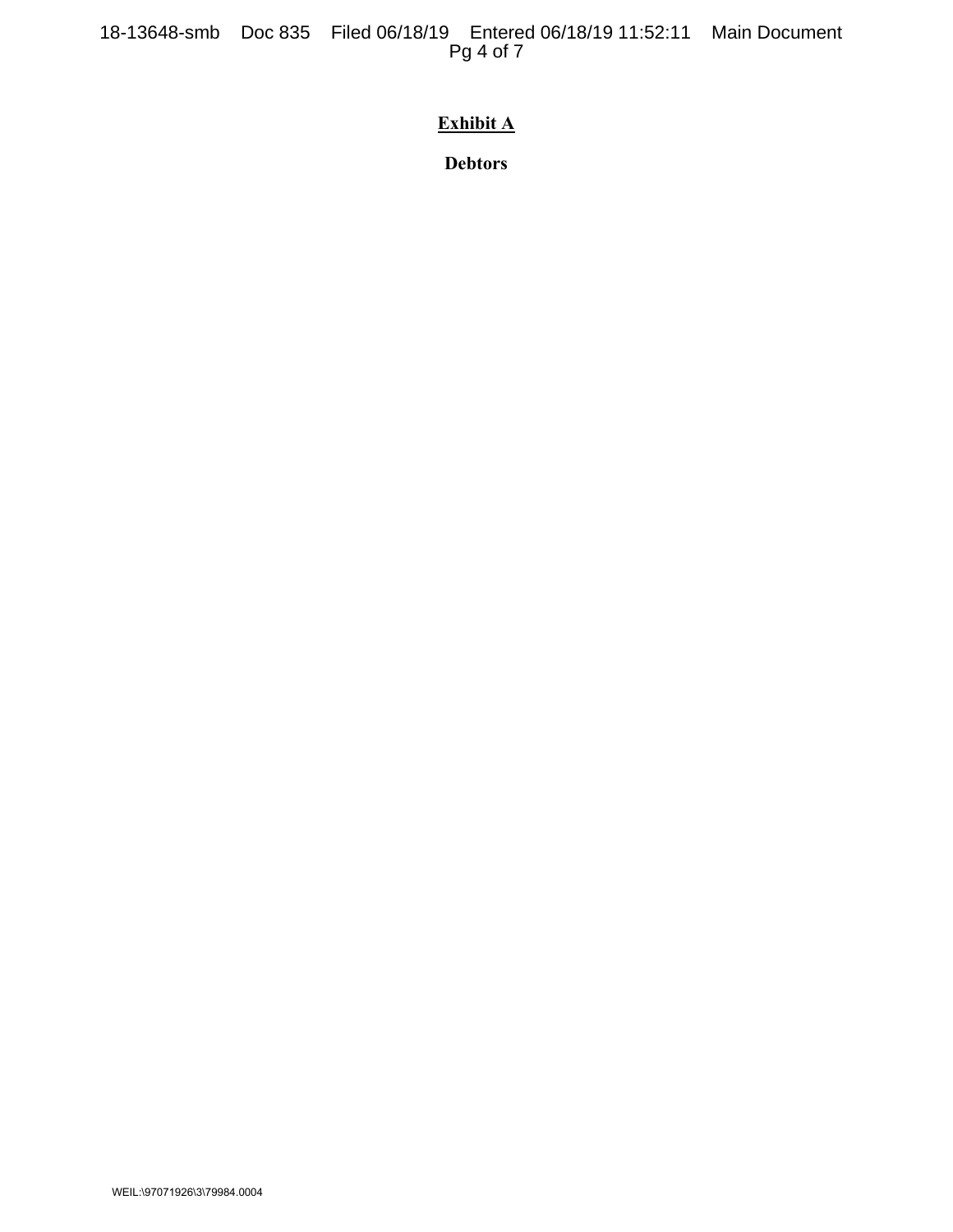# 18-13648-smb Doc 835 Filed 06/18/19 Entered 06/18/19 11:52:11 Main Document Pg 5 of 7

| <b>Debtor</b>                             | Last 4<br>Digits of<br><b>Tax ID</b><br><b>Number</b> | <b>Debtor</b>                                  | Last 4<br>Digits of<br><b>Tax ID</b><br><b>Number</b> |
|-------------------------------------------|-------------------------------------------------------|------------------------------------------------|-------------------------------------------------------|
| Waypoint Leasing Holdings Ltd.            | 2899                                                  | <b>MSN 760682 Trust</b>                        | N/A                                                   |
| Waypoint Leasing (Luxembourg)<br>S.à r.l. | 7041                                                  | Waypoint 2916 Business Trust                   | N/A                                                   |
| Waypoint Leasing (Ireland)<br>Limited     | 6600                                                  | <b>MSN 920062 Trust</b>                        | N/A                                                   |
| Waypoint Asset Co 10 Limited              | 2503                                                  | <b>MSN 920125 Trust</b>                        | N/A                                                   |
| MSN 2826 Trust                            | N/A                                                   | <b>MSN 9229 AS</b>                             | 7652                                                  |
| MSN 2879 Trust                            | N/A                                                   | Waypoint Asset Co 3A Limited                   | 6687                                                  |
| Waypoint Asset Co 11 Limited              | 3073                                                  | <b>MSN 41371 Trust</b>                         | N/A                                                   |
| MSN 2905 Trust                            | N/A                                                   | Waypoint Asset Euro 1A Limited                 | 9804                                                  |
| Waypoint Asset Co 14 Limited              | 1585                                                  | Waypoint Asset Co 1K Limited                   | 2087                                                  |
| Waypoint Asset Co 15 Limited              | 1776                                                  | MSN 4469 Trust                                 | N/A                                                   |
| Waypoint Asset Co 3 Limited               | 3471                                                  | MSN 6655 Trust                                 | N/A                                                   |
| AE Helicopter (5) Limited                 | N/A                                                   | Waypoint Leasing (Luxembourg)<br>Euro S.à r.l. | 8928                                                  |
| AE Helicopter (6) Limited                 | N/A                                                   | Waypoint Asset Co 1A Limited                   | 1208                                                  |
| <b>MSN 31141 Trust</b>                    | N/A                                                   | Waypoint Leasing Labuan 1A<br>Limited          | 2299                                                  |
| <b>MSN 31492 Trust</b>                    | N/A                                                   | Waypoint Asset Co 1C Limited                   | 0827                                                  |
| <b>MSN 36458 Trust</b>                    | N/A                                                   | Waypoint Asset Co 1D Limited                   | 7018                                                  |
| <b>MSN 760543 Trust</b>                   | N/A                                                   | Waypoint Asset Co 1F Limited                   | 6345                                                  |
| <b>MSN 760551 Trust</b>                   | N/A                                                   | Waypoint Asset Co 1G Limited                   | 6494                                                  |
| <b>MSN 760581 Trust</b>                   | N/A                                                   | Waypoint Asset Co 1H Limited                   | 7349                                                  |
| <b>MSN 760628 Trust</b>                   | N/A                                                   | Waypoint Asset Co 1J Limited                   | 7729                                                  |
| <b>MSN 760631 Trust</b>                   | N/A                                                   | <b>MSN 20159 Trust</b>                         | N/A                                                   |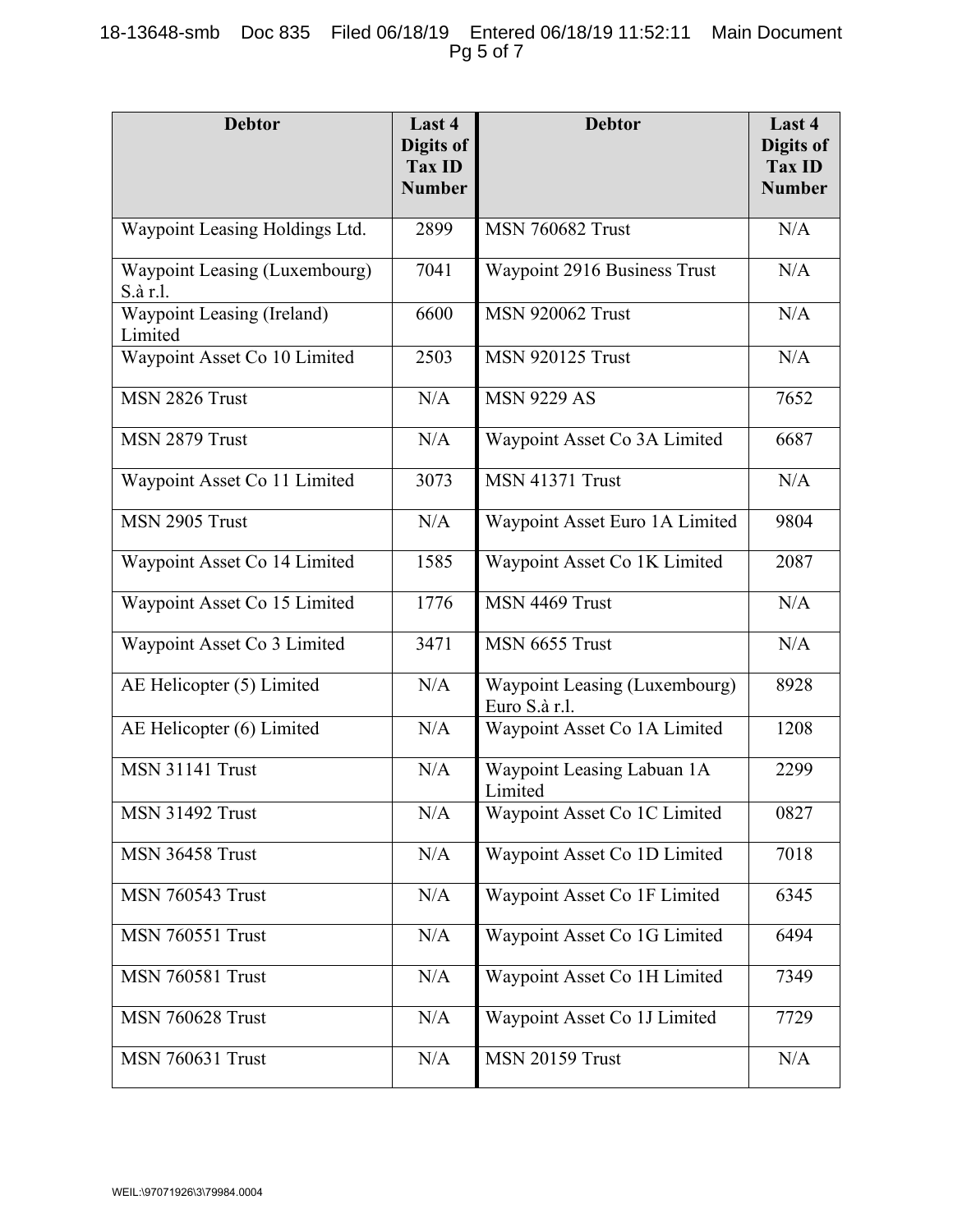# 18-13648-smb Doc 835 Filed 06/18/19 Entered 06/18/19 11:52:11 Main Document Pg 6 of 7

| <b>Debtor</b>                         | Last 4<br>Digits of<br>Tax ID<br><b>Number</b> | <b>Debtor</b>                        | Last 4<br>Digits of<br><b>Tax ID</b><br><b>Number</b> |
|---------------------------------------|------------------------------------------------|--------------------------------------|-------------------------------------------------------|
| MSN 6658 Trust                        | N/A                                            | <b>Waypoint Asset Funding 6 LLC</b>  | 4964                                                  |
| Waypoint 760626 Business Trust        | N/A                                            | Waypoint Asset Co 7 Limited          | 9689                                                  |
| MSN 7152 Trust                        | N/A                                            | Waypoint Asset Euro 7A Limited       | 2406                                                  |
| MSN 7172 Trust                        | N/A                                            | Waypoint Asset Co 8 Limited          | 2532                                                  |
| Waypoint Asset Funding 3 LLC          | 4960                                           | <b>MSN 31041 Trust</b>               | N/A                                                   |
| Waypoint Asset Malta Ltd              | 5348                                           | <b>MSN 31203 Trust</b>               | N/A                                                   |
| Waypoint Leasing Labuan 3A<br>Limited | 8120                                           | <b>MSN 31578 Trust</b>               | N/A                                                   |
| Waypoint Leasing UK 3A Limited        | 0702                                           | <b>MSN 760617 Trust</b>              | N/A                                                   |
| Waypoint Asset Co 4 Limited           | 0301                                           | <b>MSN 760624 Trust</b>              | N/A                                                   |
| Waypoint Asset Co 5 Limited           | 7128                                           | <b>MSN 760626 Trust</b>              | N/A                                                   |
| Waypoint Leasing Services LLC         | 8965                                           | <b>MSN 760765 Trust</b>              | N/A                                                   |
| <b>MSN 14786 Trust</b>                | N/A                                            | <b>MSN 920063 Trust</b>              | N/A                                                   |
| MSN 2047 Trust                        | N/A                                            | <b>MSN 920112 Trust</b>              | N/A                                                   |
| MSN 2057 Trust                        | N/A                                            | Waypoint 206 Trust                   | N/A                                                   |
| Waypoint Asset Co 5B Limited          | 2242                                           | Waypoint 407 Trust                   | N/A                                                   |
| Waypoint Leasing UK 5A Limited        | 1970                                           | Waypoint Asset Euro 1B Limited       | 3512                                                  |
| Waypoint Asset Co 6 Limited           | 8790                                           | Waypoint Asset Euro 1C Limited       | 1060                                                  |
| <b>MSN 31042 Trust</b>                | N/A                                            | MSN 20012 Trust                      | N/A                                                   |
| <b>MSN 31295 Trust</b>                | N/A                                            | <b>MSN 20022 Trust</b>               | N/A                                                   |
| <b>MSN 31308 Trust</b>                | N/A                                            | <b>MSN 20025 Trust</b>               | N/A                                                   |
| <b>MSN 920119 Trust</b>               | N/A                                            | <b>MSN 920113 Trust</b>              | N/A                                                   |
| Waypoint Asset Funding 8 LLC          | 4776                                           | Waypoint Asset Co Germany<br>Limited | 5557                                                  |